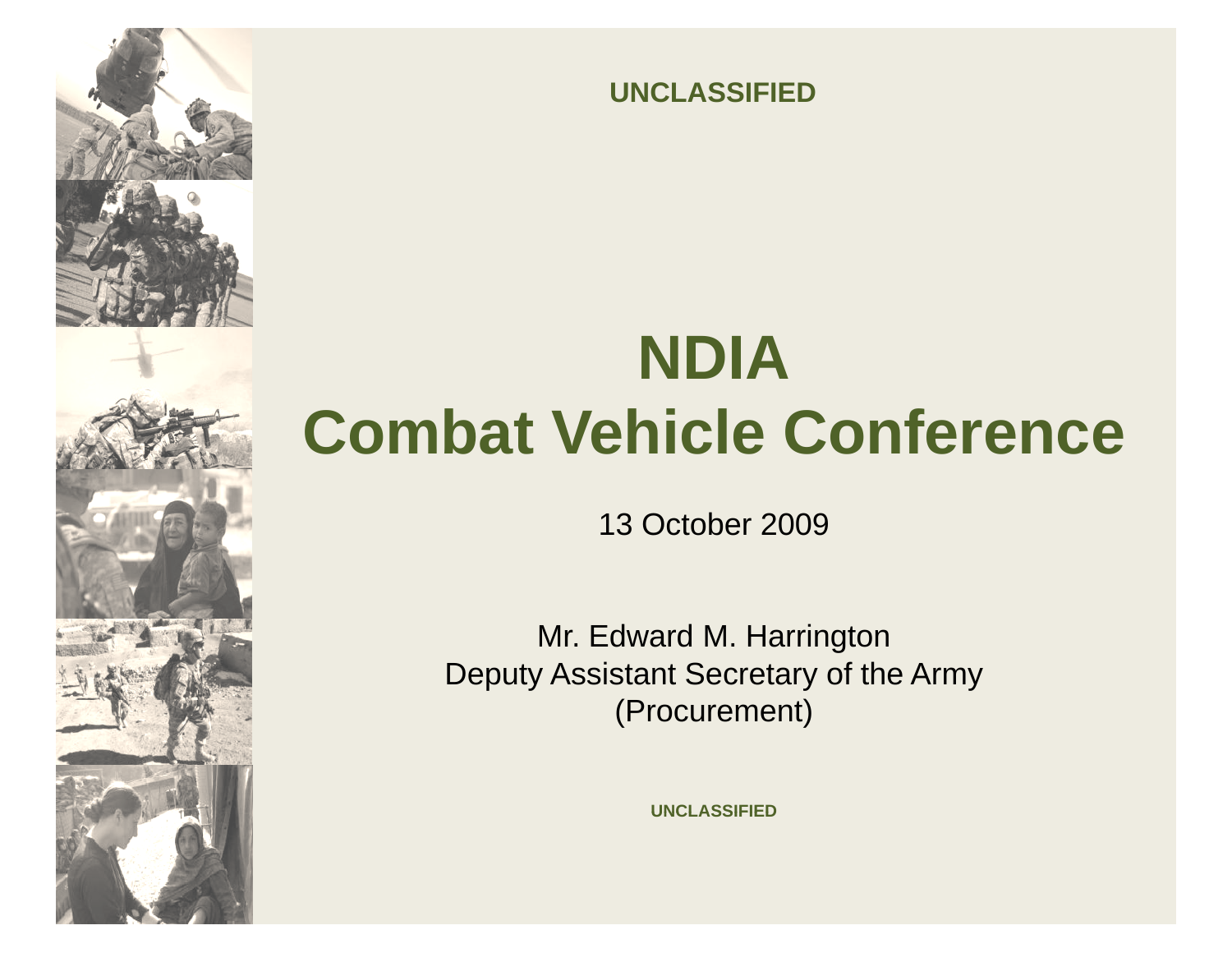

#### **Outline**

- $\bullet$  Role of the Office of the Deputy Assistant Secretary of the Army
- • Contracting Reforms Impacting Systems **Acquisitions**
- •Questions/Discussion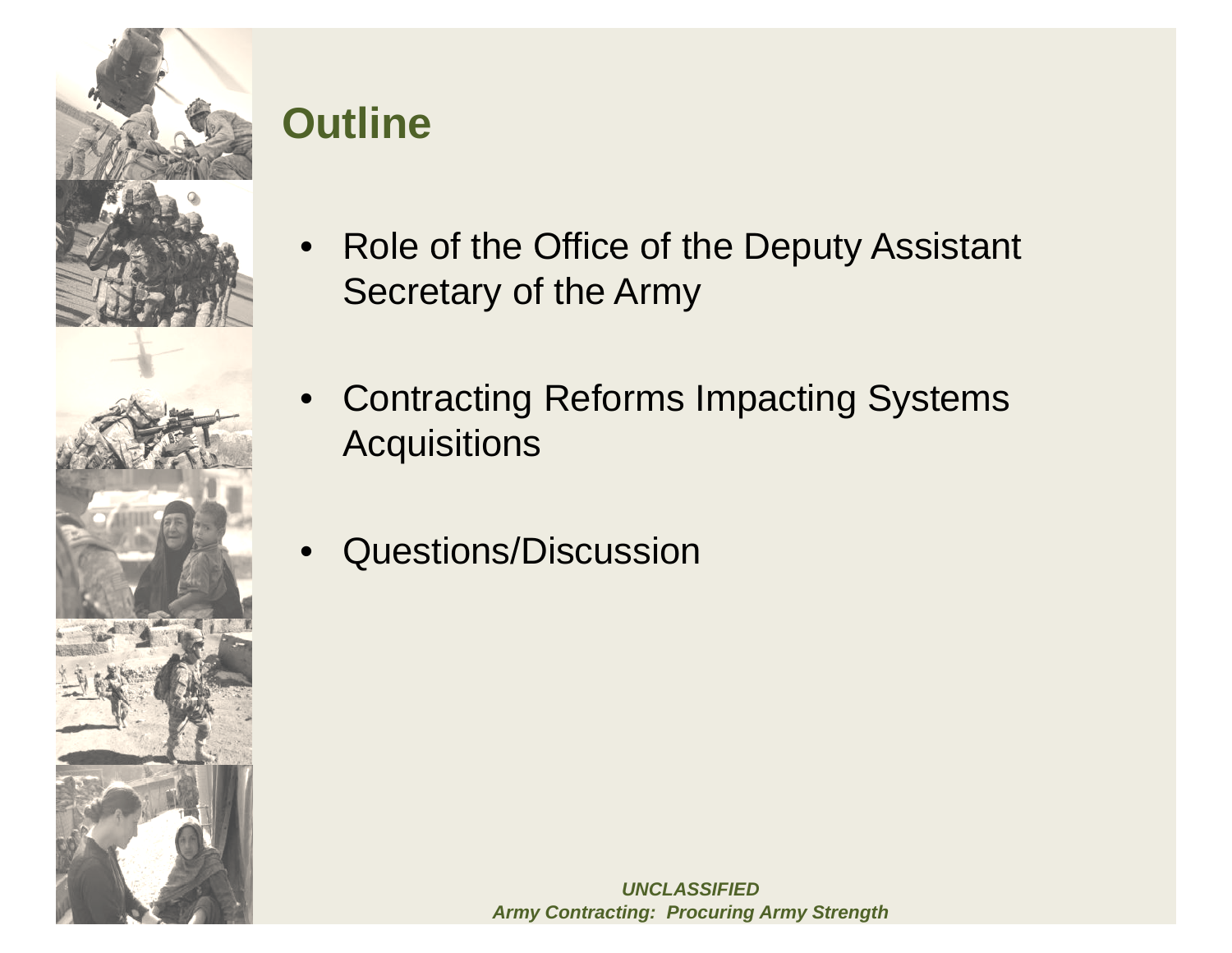

# **Role of the DASA ( ) Procurement**

- •**Senior Enterprise staff responsible to the Army** leadership for management, measurement, oversight, and continuous improvement of the Army Procurement Mission
- • Manage the education and training of the contracting and industrial specialist workforce
- •Develop policies, processes, and tools, and support Army doctrine for the full range of contracting
- •The Army's Competition Advocate
- • The Army's interface on procurement with OSD, Defense Agencies, Small Business, the Joint Staff, Congress, the Army Staff, and Heads of Contracting Activities, Principal Assistants Responsible for Contracting, and non-contracting elements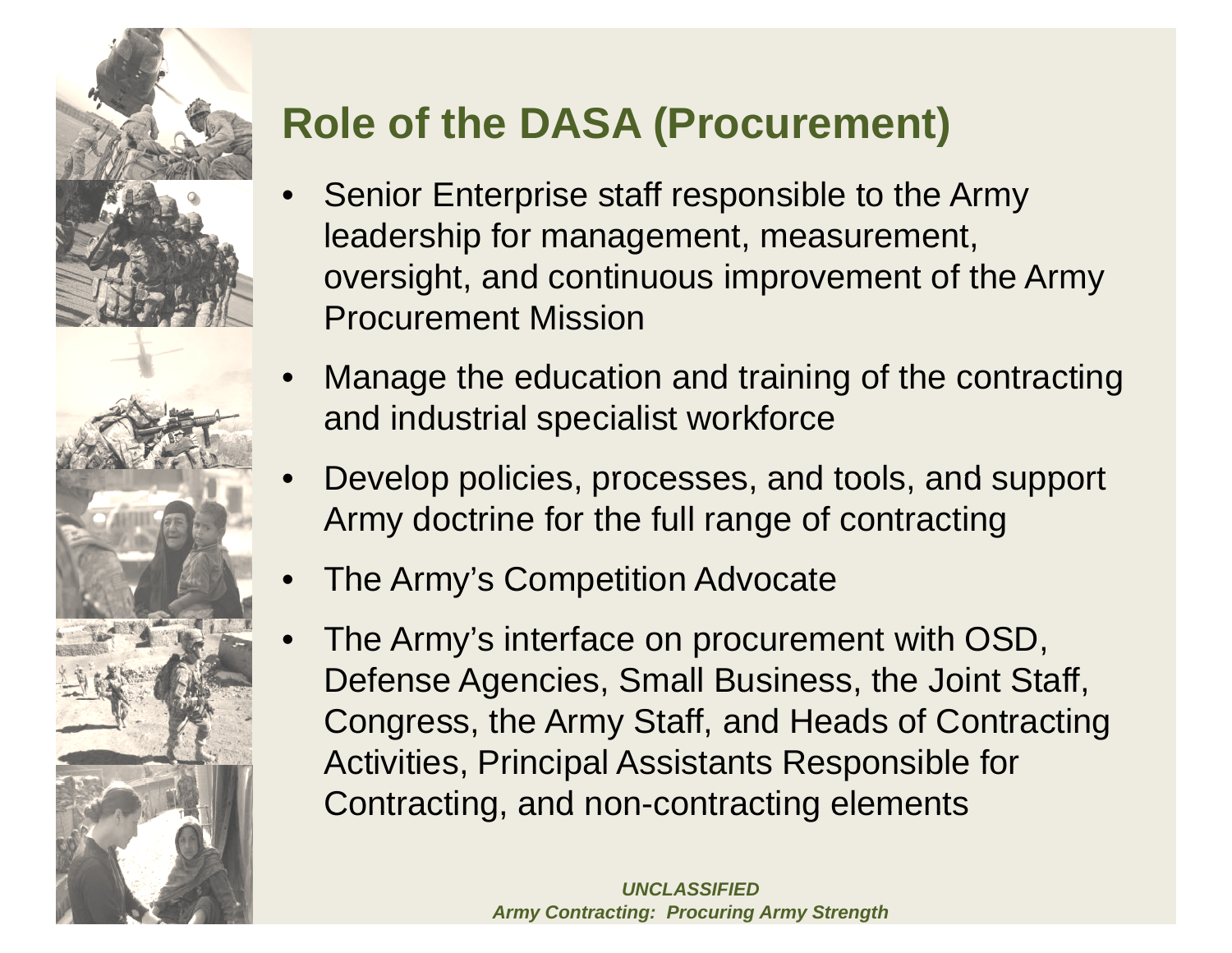

## **Acquisition Systems Reform Act**

- • Establishes Director of Developmental Test and Evaluation and Dir. of Independent Cost Assessment
- • Directs an assessment of the technological maturity of critical technologies of MDAPS
- • Directs the JROC to seek and consider input from Combatant Commanders on joint requirements
- • Directs consideration of tradeoffs between system cost, schedule, and performance
- • MDA must receive a preliminary design review and conduct a formal post-preliminary design review assessment before Milestone B approval
- •Specific actions upon MDAP critical cost growth
- •Establishes Conflict of Interest Review Board

*UNCLASSIFIED Army Contracting: Procuring Army Strength*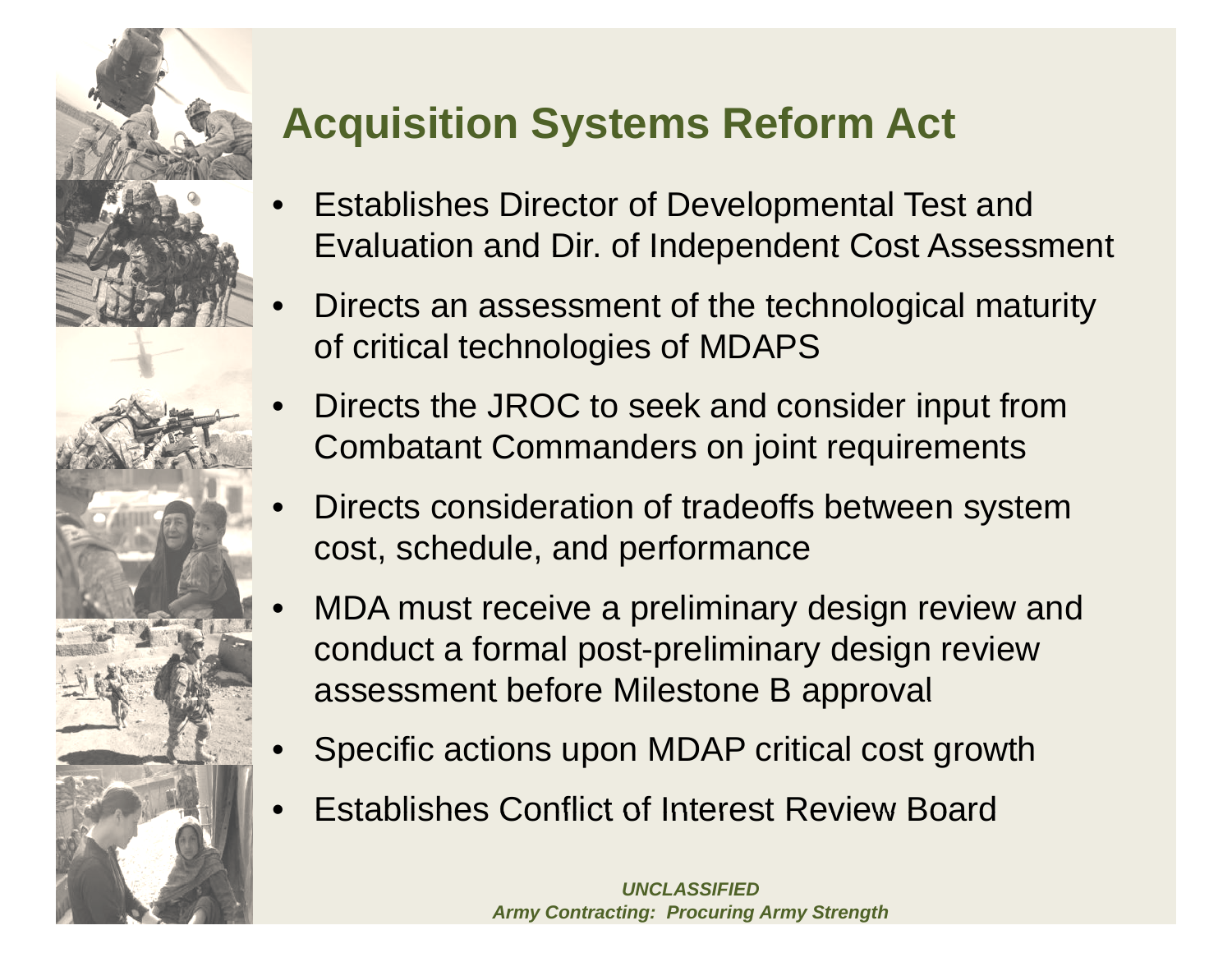

# **Lead System Integrator Changes**

- •LSI: a contractor or team hired to execute a large, complex, system-of-systems program
- • Section 802 of the National Defense Authorization Act for Fiscal Year 2008 limits LSI use
- • Proposed DFARS language allows LSI awards when:
	- – The major system has not progressed beyond LRIP production; or
	- The Secretary of Defense determines that LSI is in the best interest of the DoD
- •**After October 1, 2010, LSI awards prohibited**
- • LSI cannot have a financial interest in development or construction
- • PM ensures Government performs inherently governmental functions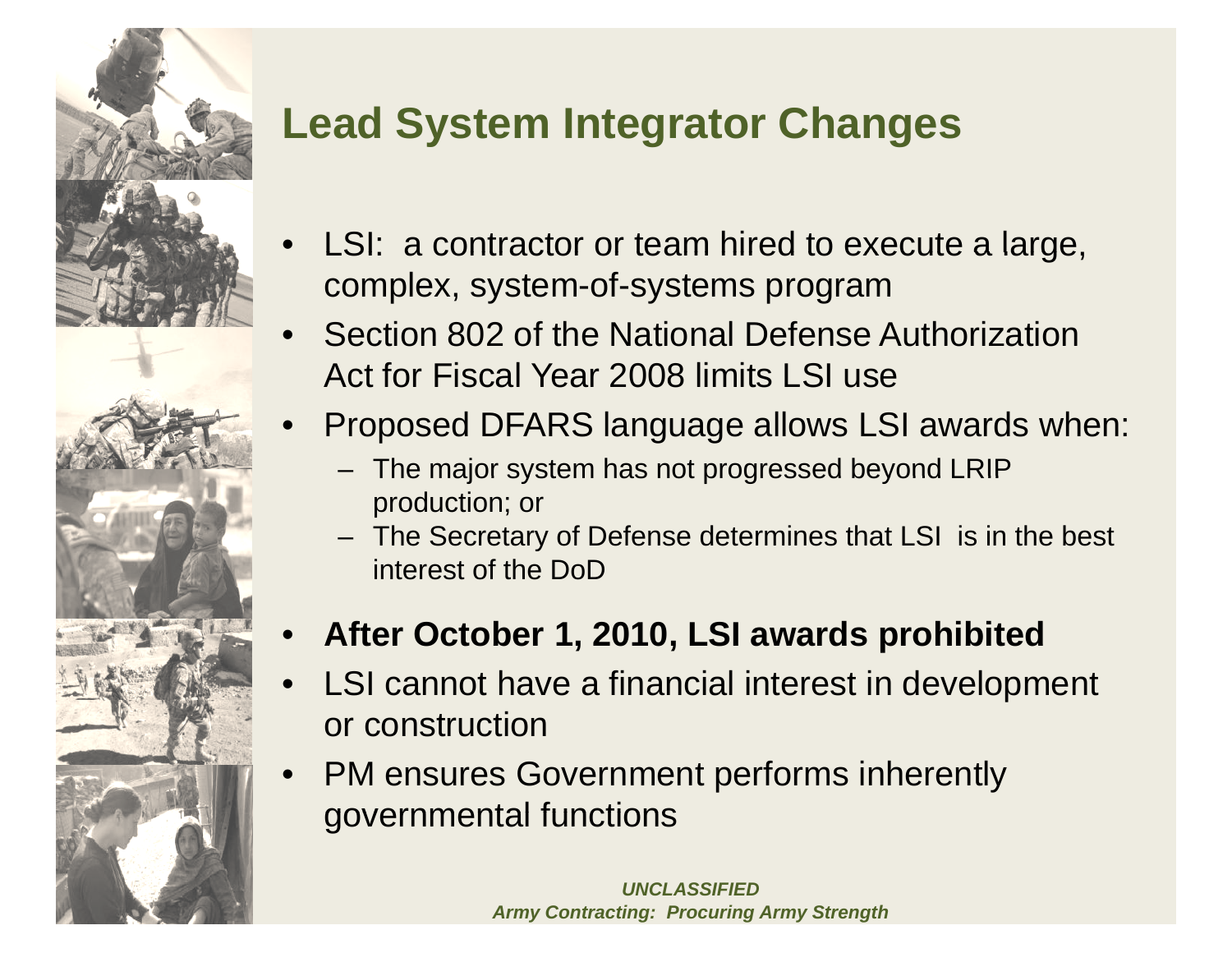

•

•

#### **Presidential Guidance**

- • $\bullet$  Limit non-competitive contracts
- • Maximize competitive procurement processes
- •Fewer cost-type contracts
- • Choose contract types to value to the Government
	- Develop the workforce to
- Clarify when governmental outsourcing for services is and is not appropriate



nent/ (1 of 3) [4/30/2009 2:42:12 PM]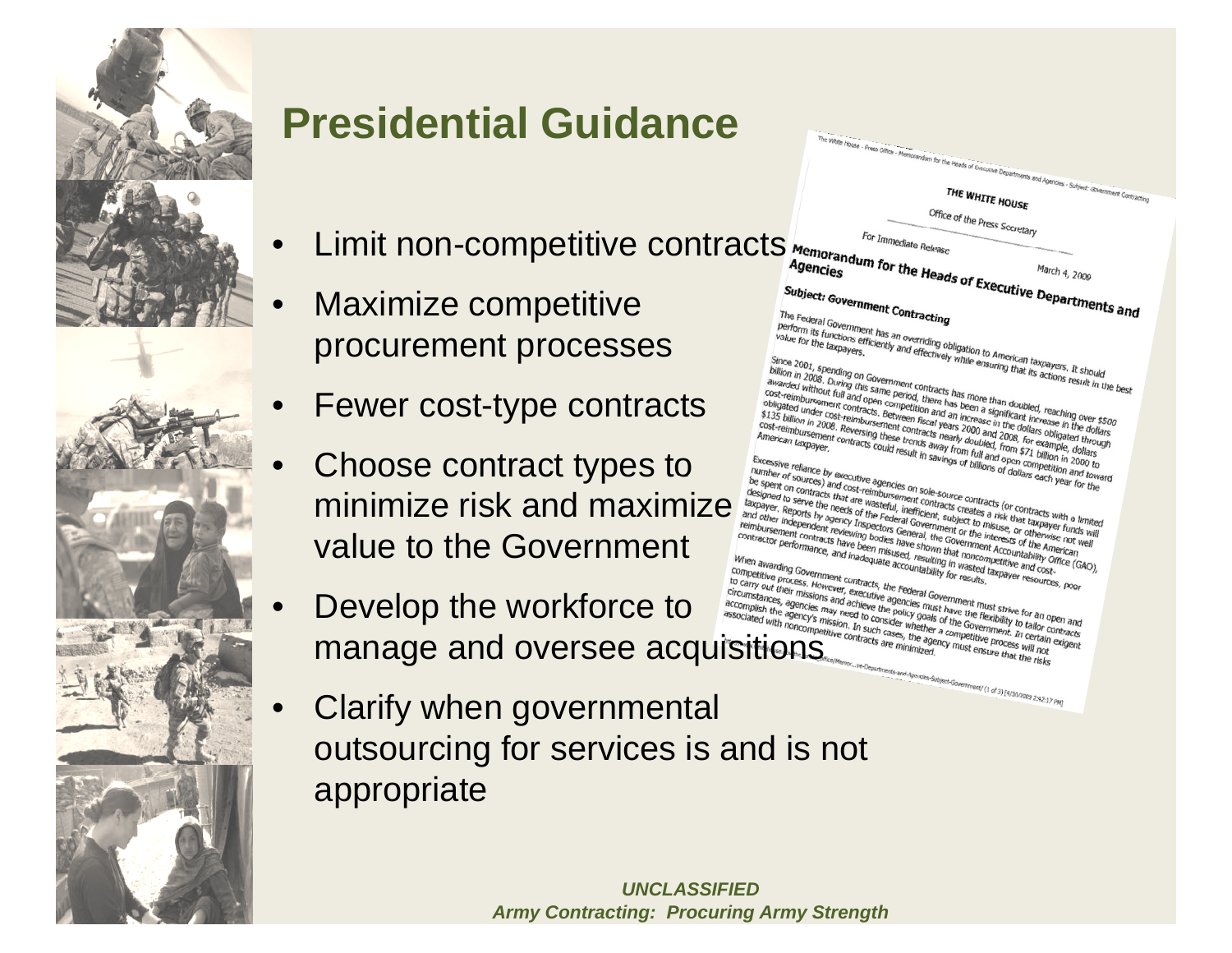

# **OMB Guidance: Reduce Contracts 10%**

- •• 29 JUL 09 Memo – – Phase One of implementing President Obama's 4 MAR 09 guidance
- • Review existing Contracts and Acquisition Practices
	- 7% savings by FY11 (of baseline contract spending)
	- 10% reduction of dollars obligated in FY10 of high-risk contracts
- • Administration anticipates \$40B cost savings annually
- •Phase Two guidance to be issued early FY10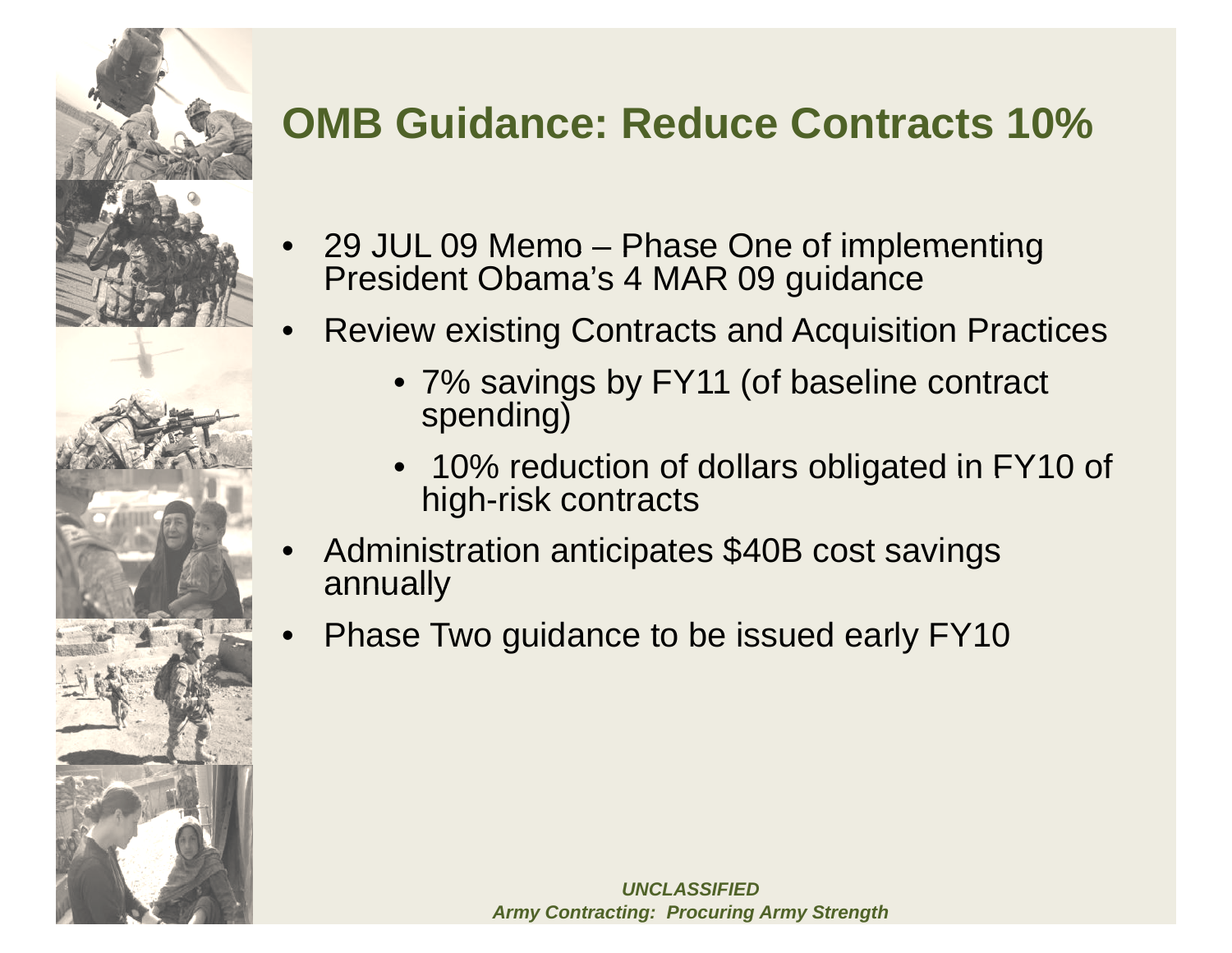

# **Contract Type Changes**

- • Preference for Fixed Price (FP) contracts over Cost Cost
	- Preference for FP in R&D, System Design & Development (SDD)
	- Also a tenet of the Presidential memo
- • Move from Award Fees toward Incentive Fees
	- From FPAF to FPIF, from CPAF to CPIF
	- Ensure measurable criteria for award fees
	- Avoid factors like customer satisfaction, responsiveness
	- Prefer factors like on-time delivery, savings
- •• Reduce the number of Time & Materials contracts
	- Defense Contract Audit Agency estimates T&M contracts are as much as 30-40% too costly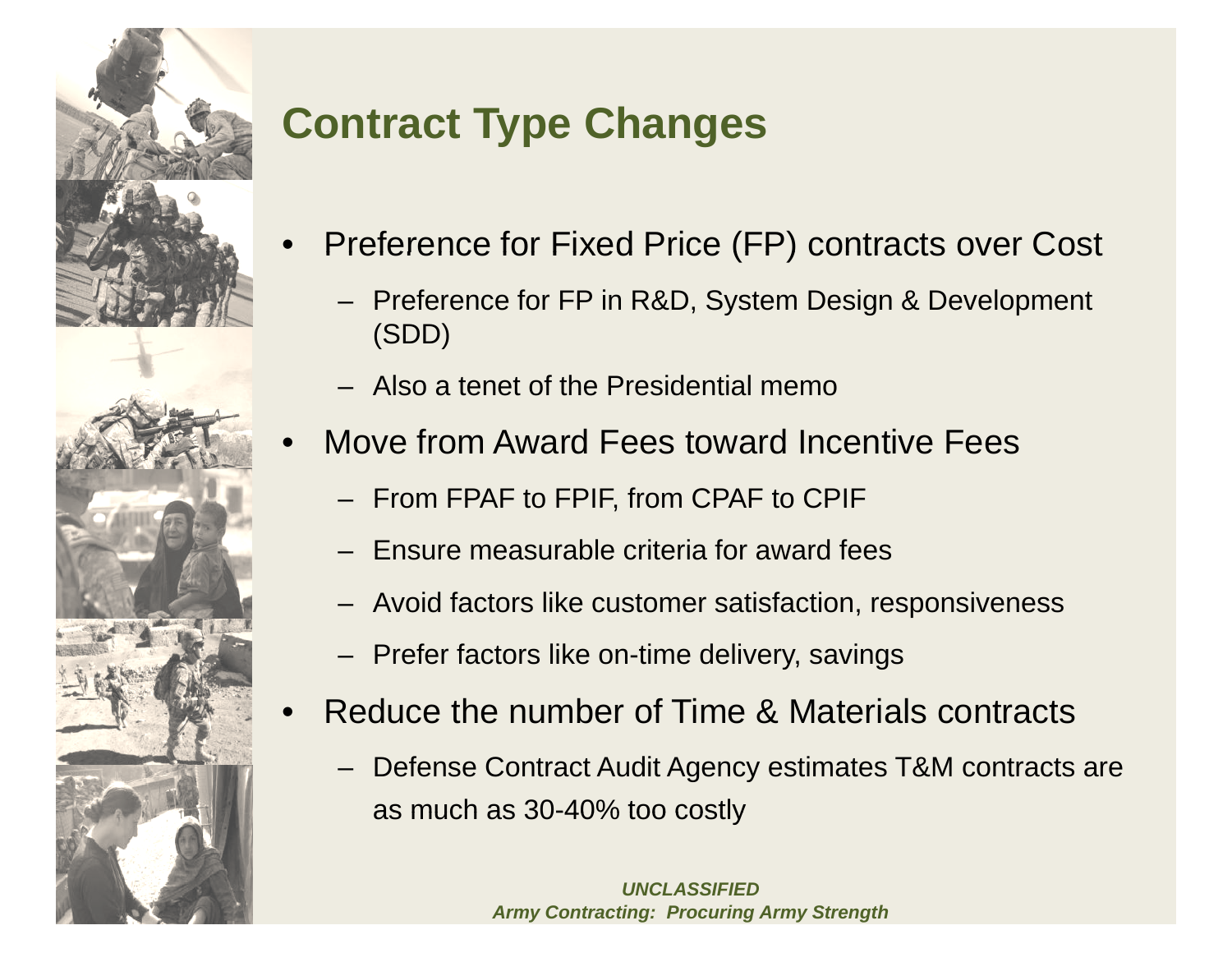

•

# **Increased Emphasis on Competition**

- Higher Army competition goal 69%
	- Increased by 4% for FY09
	- –Current FY09 competition percentage is 63%
- • Impacts of increased goal on programs
	- J&As Greater scrutiny by AAE
		- Shorter duration/reduced quantities
		- Approval pending AoA for ways to increase competition
	- TDPs Conduct a careful business case analysis
		- Can TDP purchase up front result in lower total ownership cost?
	- Data Rights conduct a careful business case analysis
		- Are Government Purpose (GP) rights sufficient to permit competition?
		- Have firms retained full rights to the key technologies making competition impossible even with GP right?

#### •MANPRINT

- Consider human element of the design
- Consider maintenance ease and footprint

*UNCLASSIFIEDArmy Contracting: Procuring Army Strength*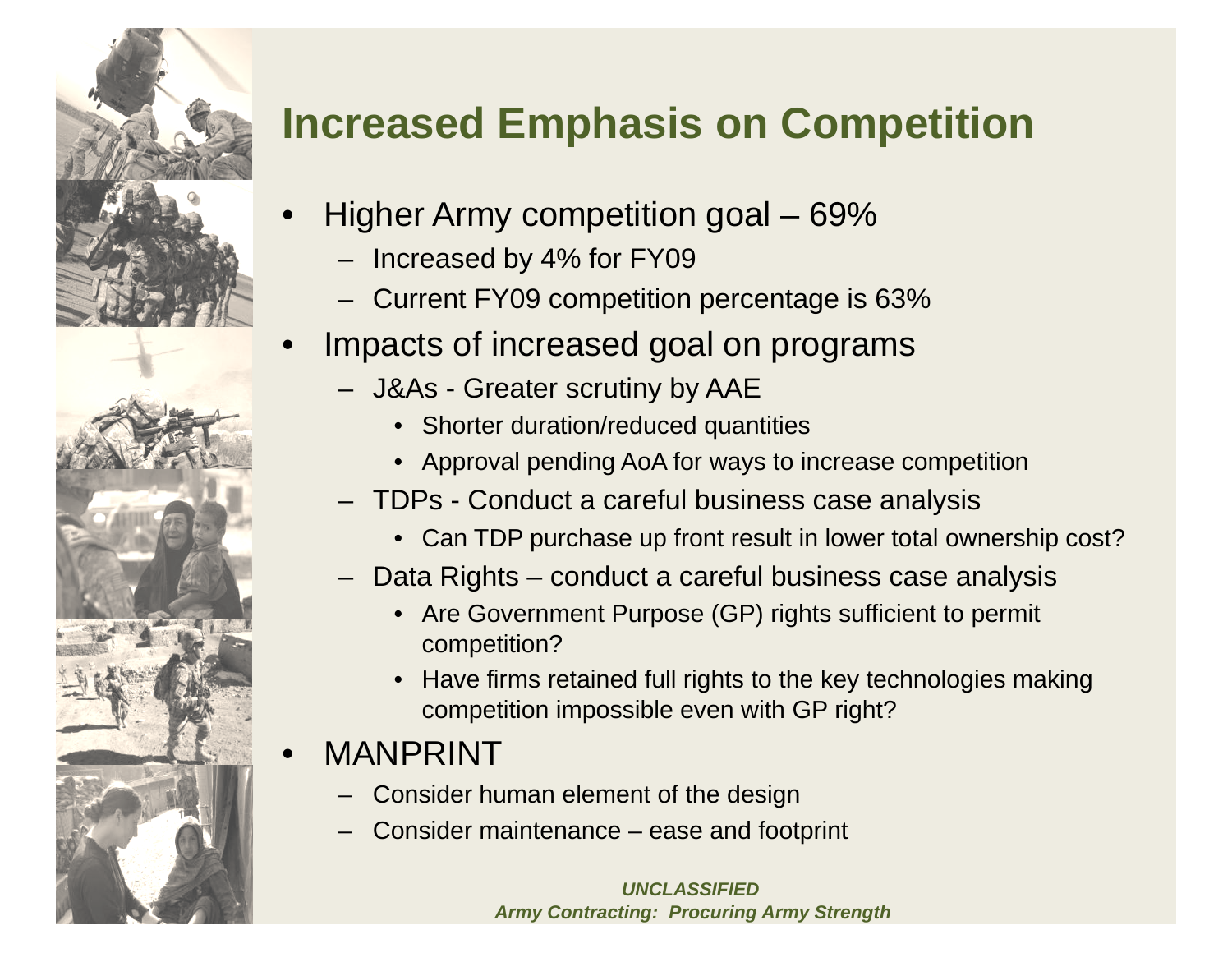

#### **Contractor Business Processes and S t ys tems**

Additional importance of:

- •Accounting
- •**Estimating**
- •Purchasing
- •• Internal Controls
- $\bullet$ Quality Management
- •Earned Value Management
- •Supply Chain Quality Management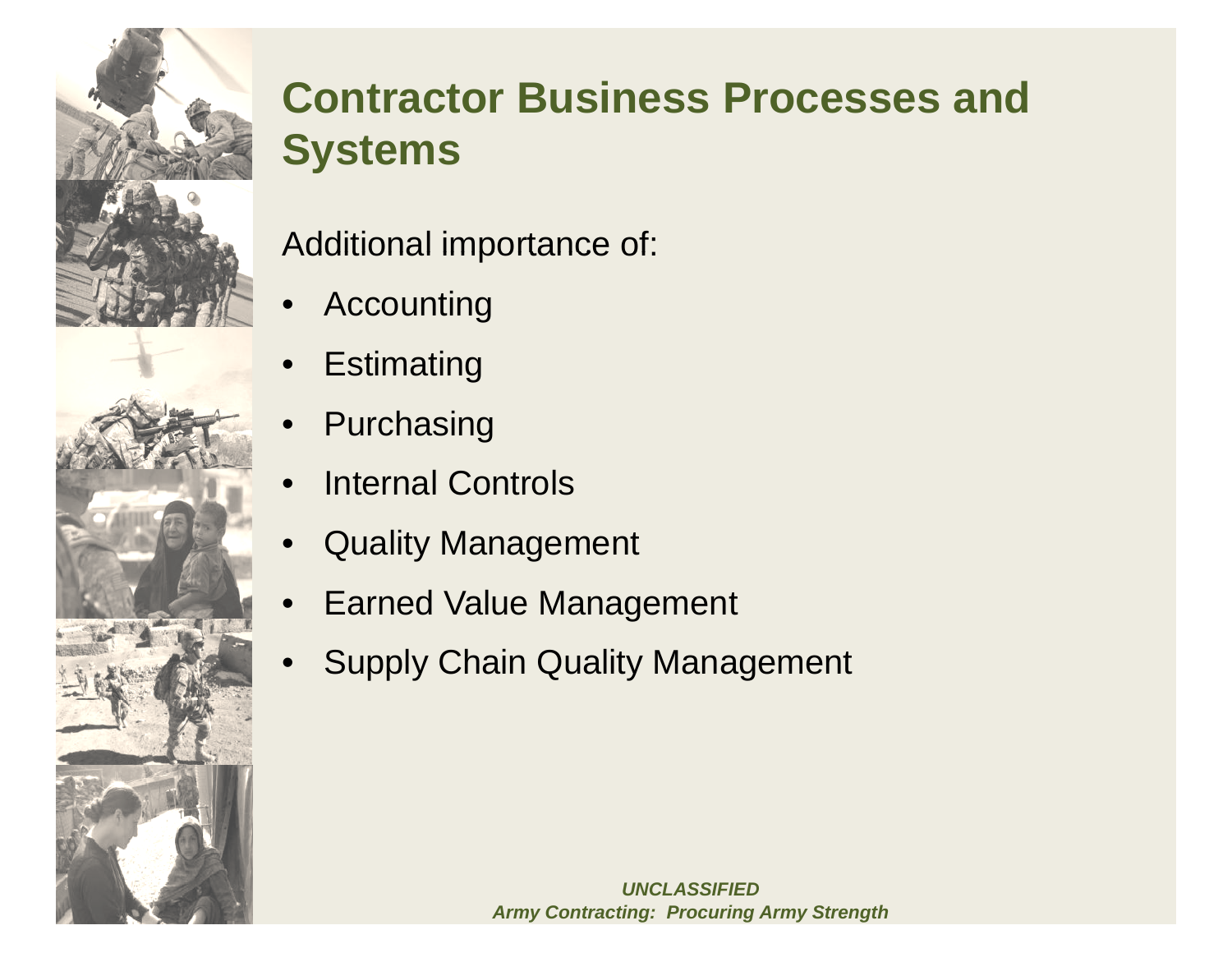

•

#### **Increased Scrutin y**

- • Peer Reviews for Services Contracts over \$50 Million
	- Over \$500M requires Army review
	- Over \$1B requires OSD review
	- Congressional scrutiny
		- Zero-defect mentality for systems impacting: Life, Health, Safety, or Combat Power
- • Technology Readiness Levels Levels
	- Moving to low rate production before achieving acceptable TRLs rarely results in a successful program
	- Acquisition Reform Act language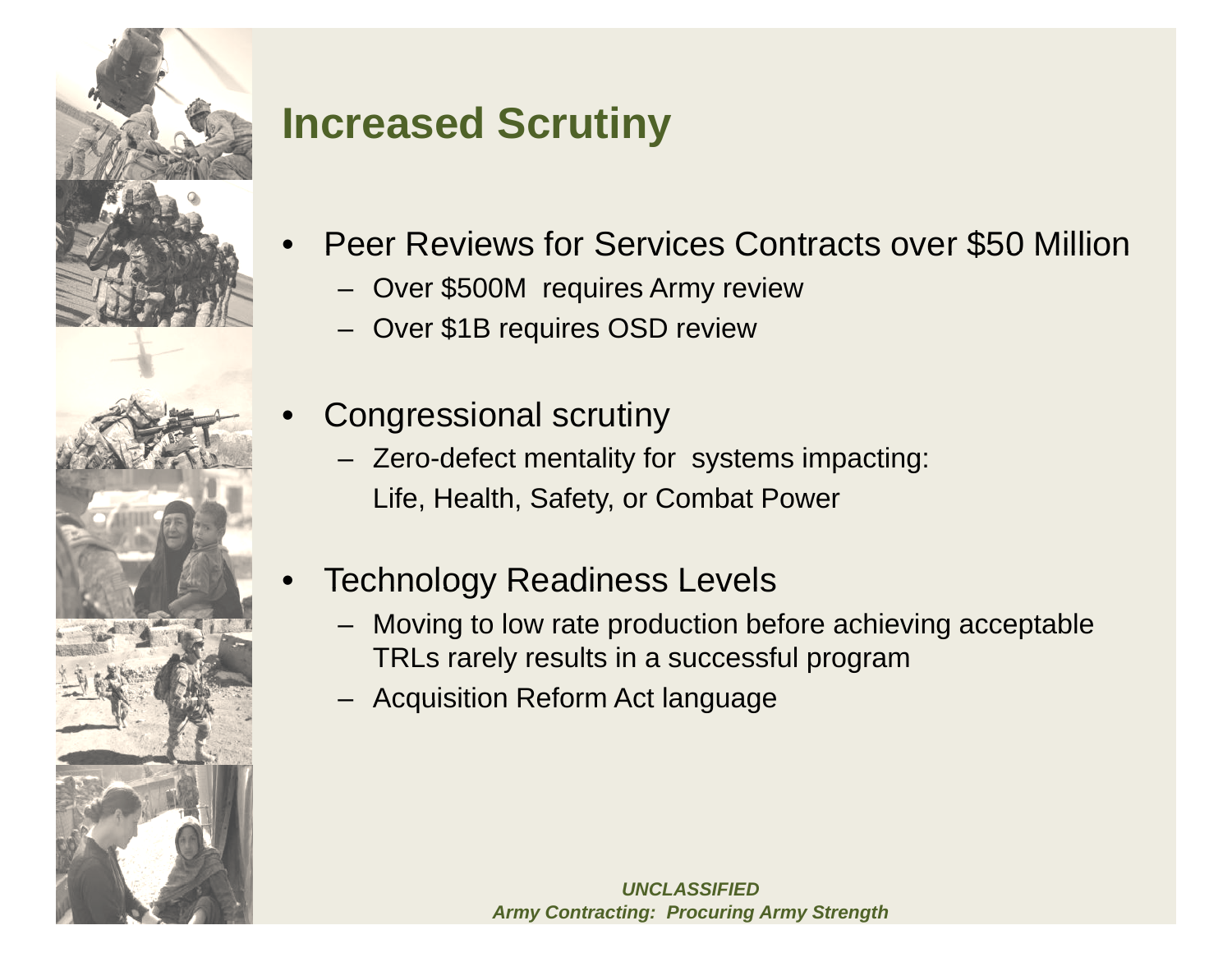

# **Congressional Notification**

- •Do not award contracts over \$5.5 Million without advance notice to Congress
- • Even when the base award has already been announced, provide notification of task orders with:
	- Significant local impact
	- Significant political interest
- •Congressional notification cannot be waived
- •Follow AFARS 5105.303 and DFARS 205.303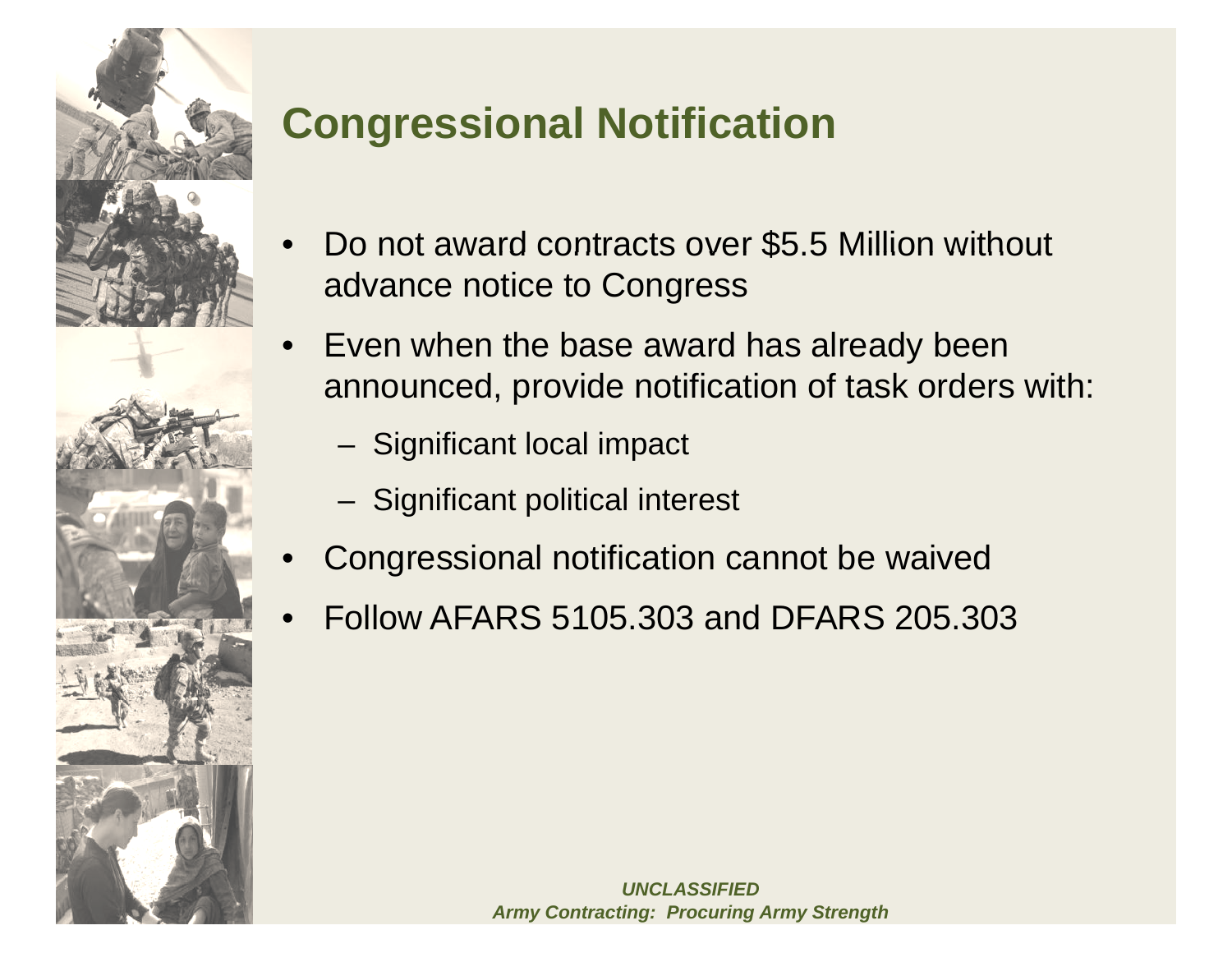

#### **Conclusion**

- •Regulatory restrictions increasing
- •Increased focus on competition
- • Increased scrutiny of systems affecting life, health, safety, and combat power
- •Increased importance of effective business systems